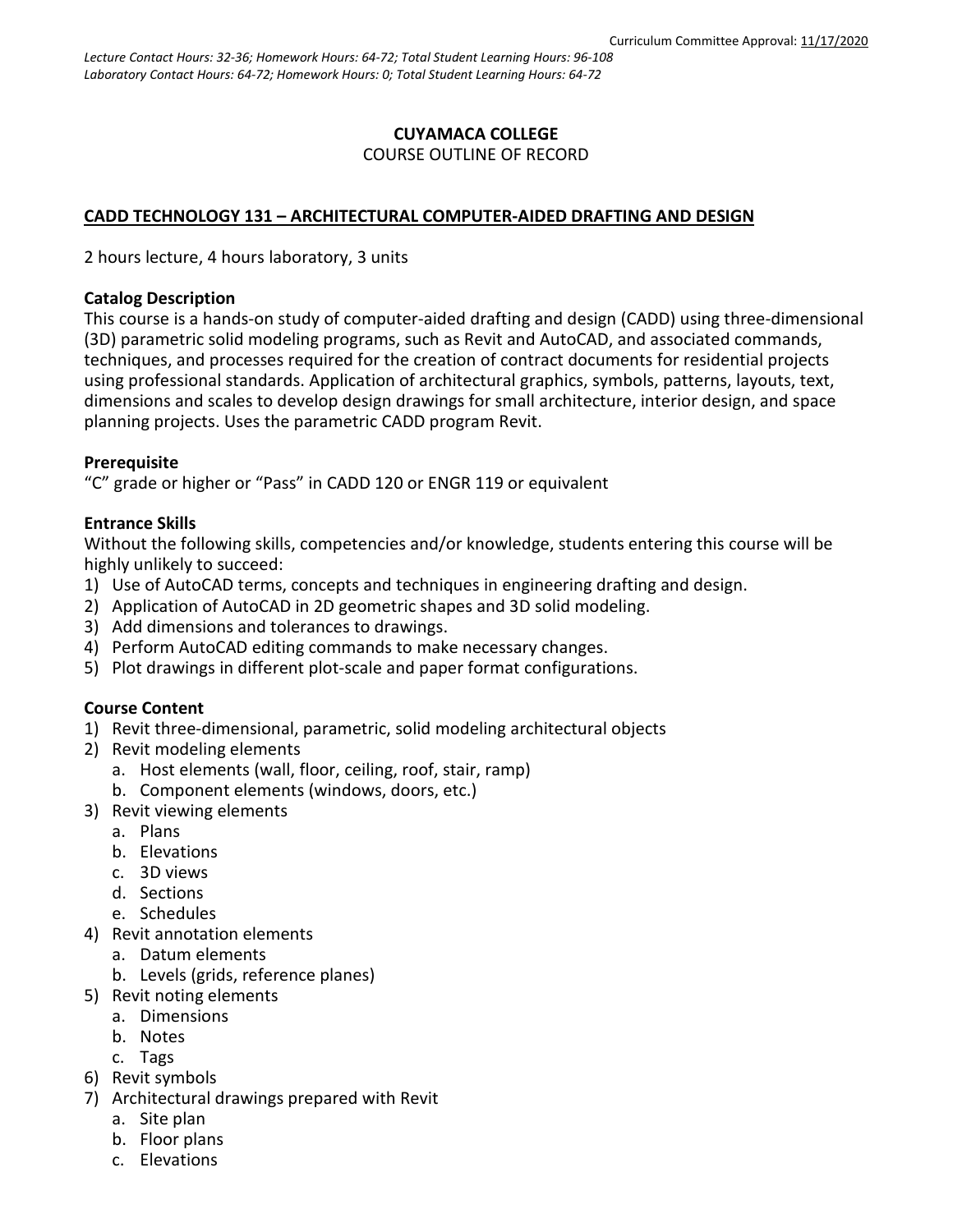- d. Sections
- e. Details
- f. Schedules

# **Course Objectives**

Students will be able to:

- 1) Create a three-dimensional (3D) model from a given original architectural design using a parametric computer program.
- 2) Build an electronic three-dimensional model utilizing compound walls, standard and custom doors and windows, massing structural elements, interior and exterior specialty components, environmental and windows, massing structural elements, interior and exterior specialty components, environmental systems components, library components, and two-dimensional and three-dimensional drafting components.
- 3) Extract two-dimensional and three-dimensional contract documents from an electronic threedimensional computer generated model.
- 4) Create two-dimensional line drawings, typically utilized in the construction industry, from a threedimensional model.
- 5) Create printed black and white and color drawings from an electronic three-dimensional model.
- 6) Create conceptual design documents, preliminary design documents, design development documents, contract documents, schedules and legends from an electronic three-dimensional model.

# **Method of Evaluation**

A grading system will be established by the instructor and implemented uniformly. Grades will be based on demonstrated proficiency in subject matter determined by multiple measurements for evaluation, one of which must be essay exams, skills demonstration or, where appropriate, the symbol system.

- 1) Quizzes:
	- a. Written analysis that requires students to recognize the variety of available CADD components for the creation of small scale architectural projects while utilizing the solid modeling, parametric building elements in the program and the evaluation of the effectiveness of varying CADD programs as applied to the profession of architecture.
	- b. CADD drawings that evaluate students' knowledge of the varying uses of the program as applied to the planning, preparation, creation and construction of design projects based upon pre-described planning and design programs typical of those presented to professionals for similar type projects. Evaluation of these drawings will be based on industry standards that include completeness, accuracy and time required to complete the project under strict guidelines and criteria.
- 2) Projects:
	- a. Written analysis of the architectural program presented for the preparation of the design project.
	- b. Design sketches utilizing traditional presentation techniques such as pencil and bond paper and ink on sketch paper.
	- c. Preliminary solid modeling "mass model" designs created with the CADD program.
	- d. Detailed presentations utilizing a variety of techniques to describe the project to a potential client, similar to those techniques used in the architectural field.
	- e. Application of knowledge of the required contract documents and nomenclature to complete a small scale architectural project suitable for submission to the local government agency charged with its review and approval.
	- f. Estimate the materials utilized to create the CADD produced three-dimensional model.
- 3) Midterm: CADD drawing that evaluates students' knowledge of the varying uses of the program as applied to the planning, preparation, creation and construction of design projects based upon predescribed planning and design programs typical of those used in the profession. Evaluation of these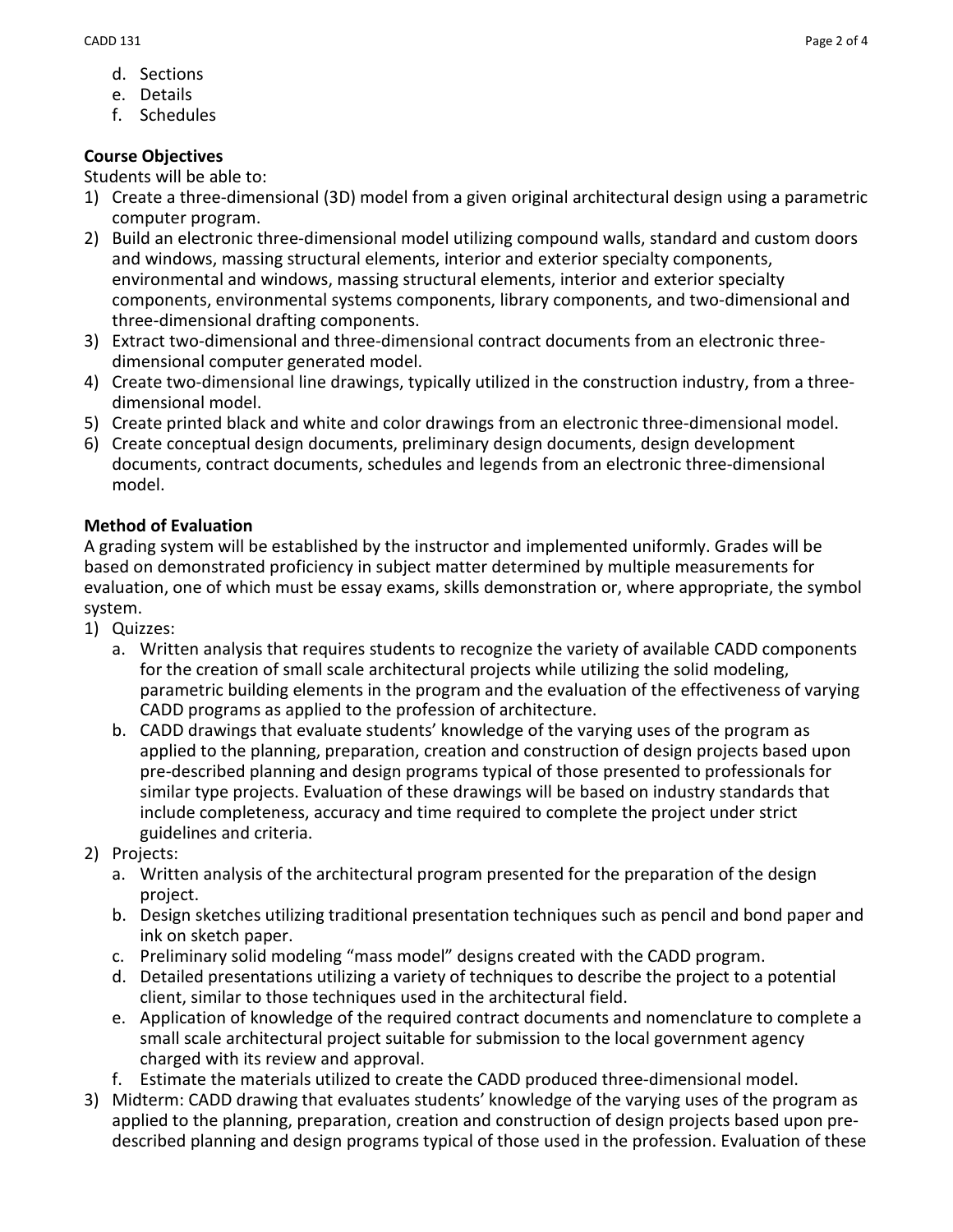drawings will be based upon industry standards that include completeness, accuracy and time required to complete the project under strict guidelines and criteria.

- 4) Final Exam:
	- a. Multiple choice exam that measures students' knowledge of the detailed operation of the CADD program.
	- b. CADD drawing that evaluates student knowledge of the varying uses of the program as applied to the planning, preparation, creation and construction of design projects based upon predescribed planning and design programs typical of those used by professionals. Evaluation of these drawings will be based upon industry standards that include completeness, accuracy and time required to complete the project under strict guidelines and criteria.
- 5) In-class activities (written/oral) that measure students' ability to articulate fundamental drafting design and production skills required in the field of engineering graphics.

## **Special Materials Required of Student**

USB flash drive (1GB or larger)

### **Minimum Instructional Facilities**

CADD computer lab

## **Method of Instruction**

- 1) Lecture and lab demonstrations
- 2) Lab assignments
- 3) Projects

## **Out-of-Class Assignments**

- 1) Bi-weekly mini-drawing projects (at least five)
- 2) Three group drawing projects (three students together)
- 3) Final drawing project

### **Texts and References**

- 1) Required (representative examples):
	- a. Stine, Daniel. *Residential Design Using Autodesk Revit 2018*. SDC Publication, 2018.
	- b. Krygiel, Eddy and James Vandezande. Mastering Autodesk Revit Architecture 2018, Pub. by Wiley 2018.
- 2. Supplemental: None

# **Exit Skills**

Students having successfully completed this course exit with the following skills, competencies and/or knowledge:

- 1) Create CADD solid model, parametric objects organized into a three-dimensional architectural project as applied to architectural contract documents.
- 2) Develop preliminary architectural design sketches created with traditional techniques into threedimensional parametric, solid modeled design solutions for use in architectural contract documents.
- 3) Complete contract documents suitable for submission to governmental agencies charged with their review and approval.
- 4) Provide an estimate of the materials required to construct the architectural design developed from the CADD contract documents.
- 5) Design, plan and build a CADD three-dimensional model developed from a pre-described program typical of those presented to professionals for similar projects.
- 6) Evaluate the effectiveness of parametric, three-dimensional CADD programs for the creation of contract documents for small architectural projects.